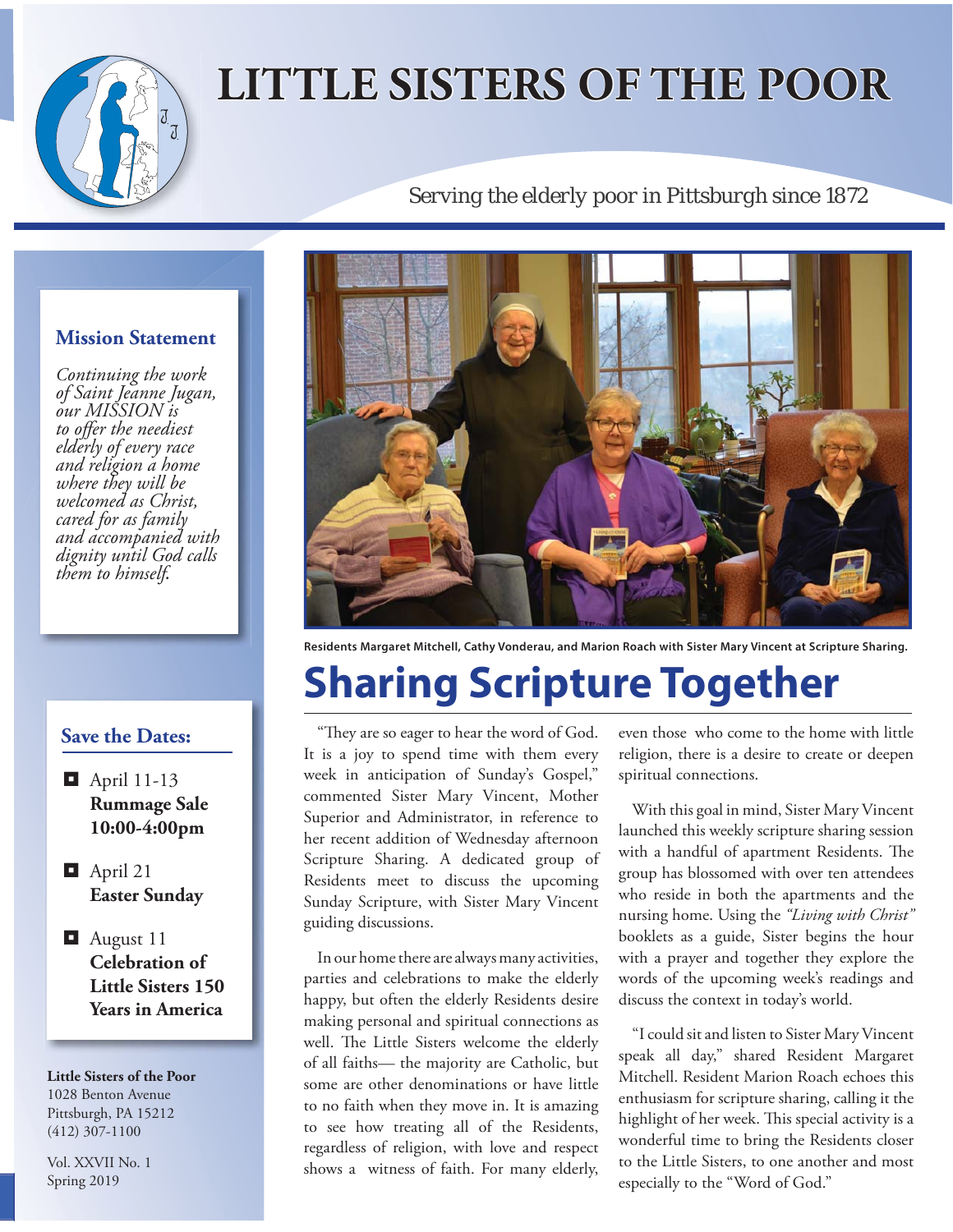## **Little Sisters of the Poor**



**Federated Investors employees Ed Koontz and Paul Uhlman present a check to Sister Mary Vincent and Sister Mary Ellen at the Federated annual sales conference.**

### **A Tribute to Richard Fisher**

Richard B. Fisher, chairman of Federated Investors, passed away in October 2018 at the age of 95. He was truly one of a kind and is greatly missed by many. Dick was a dear friend of the Little Sisters of the Poor having served on the Advisory Board and co-chairing the most recent capital campaign at the home. Dick's connection to the Little Sisters dated all the way back to his childhood, when he would see our Sisters collecting in the Strip District for food donations to feed the elderly Residents.

Dick not only generously supported the Little Sisters' efforts, but he also used his unparalleled salesman talents to approach donors near and far on our behalf. Twice he hosted events for the Little Sisters in Florida where he encouraged all in attendance to support us. Closer to home he hosted dinners asking attendees to contribute toward our mission of caring for the elderly poor. He also offered challenge gifts at various events to entice others to join him with financial support.

**August 11th Anniversary Mass— Save the Date**

August 2018 opened a jubilee year marking the 150th anniversary of the Little Sisters arrival in America.



During this anniversary year each Little Sisters Home across America will have a celebration commemorating this milestone. Please save the date for **Sunday, August 11th** when our home will welcome friends for a special Mass and Open House. More details will be in the next newsletter, but stay connected at (412) 307-1268 or adevpittsburgh@ littlesistersofthepoor.org for up to date information.

One of his favorite and most enduring ideas was presented at a Little Sisters Advisory Board meeting many years ago. When the call was made for any new business, Dick reached in his pocket and placed a simple tin peanut can overflowing with quarters on the table. He claimed every man he knew had a container on his nightstand where he emptied his pockets of change each night. Why not give everyone a tin peanut can with the Little Sisters name on it so that they can collect their loose change for the poor. Well the idea spread! To date 1000 cans have been distributed with over \$36,000 raised and counting. A simple idea, performed with love and for a good cause, was an easy sell for Dick.

Over the years the entire Fisher family has done so much for the Little Sisters of the Poor. Recently Sister Mary Vincent and Sister Mary Ellen were invited to attend the annual Federated sales conference downtown where a check was presented for over \$21,000 raised from Federated colleagues in Dick's memory. The Sisters very much appreciate this act of kindness and this fitting tribute to a remarkable man who will remain in the hearts and prayers of all the Little Sisters!



**Dick Fisher carrying his cans to Sister Mary Vincent at one of the many events he hosted to support the Little Sisters over the years.**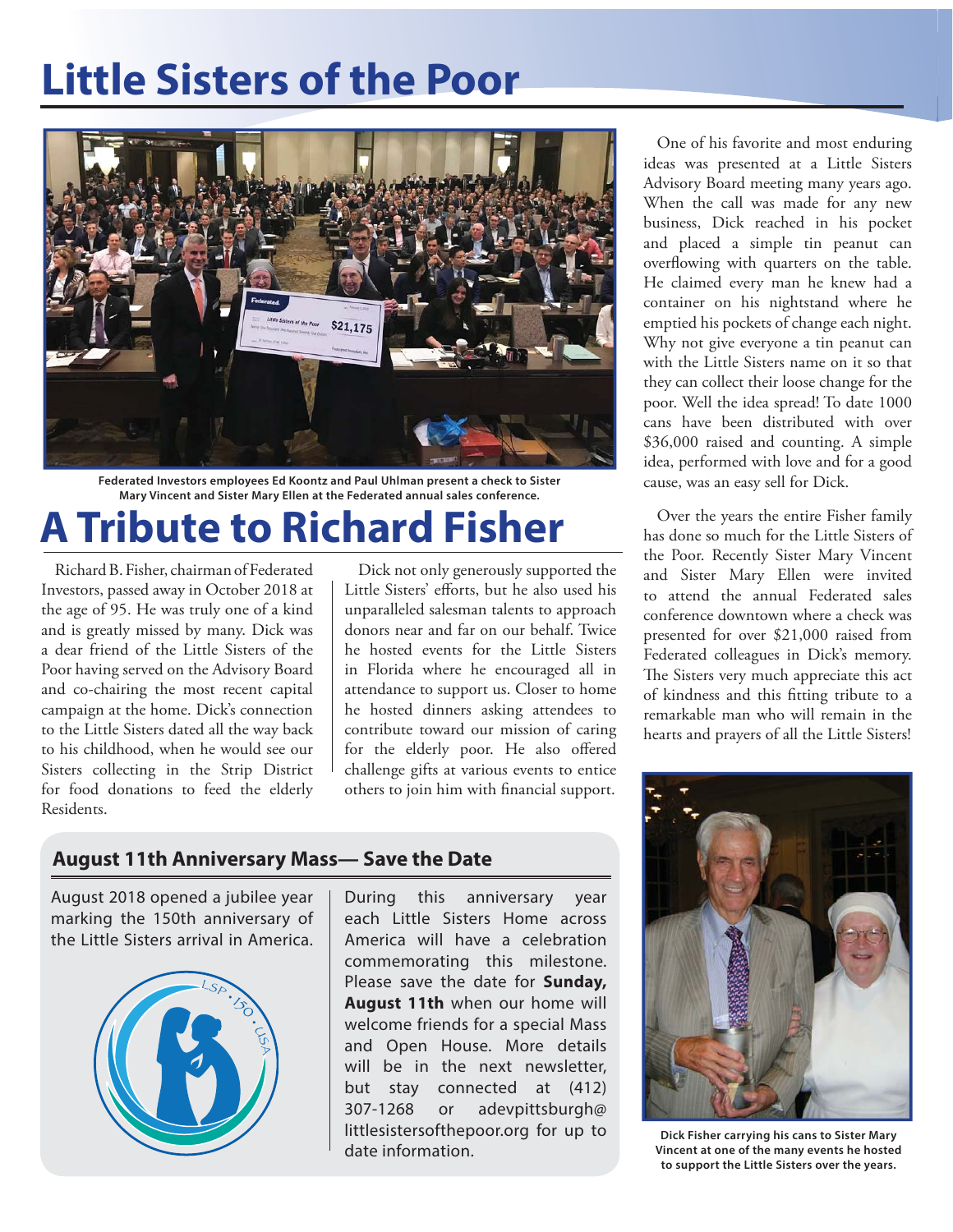### **Around Our Home**



**Residents Kay Canyock and Maddie Pinkerton enjoy tea and refreshments.**

### **Valentine's Day Tea**

Valentine's Day this year was fortunately not during Lent, which meant the activities department was free to plan a party. An *Afternoon Tea* was held in the auditorium on February 14th. Chocolate dipped strawberries, which were prepared by Residents the day before, hors d'oeuvres, and delicious cakes were on display for all to sample and enjoy. Residents were serenaded by Music Therapist Karen Jasko as she performed "classic" love songs with her guitar. Each Resident also received a goody bag filled with a stuffed animal and some delicious chocolate treats. Everyone in attendance truly felt the love that day!

### **Our Freezer is Full**

Saturday, December 1st our home held its 6th Annual Turkey, Ham and Roast Drop. Sister Margaret along with volunteers greeted friends as they donated 91 turkeys, 61 Hams, 33 beef roasts and 21 pork roasts to fill our freezer and feed our Residents. WTAE News Anchor Mike Clark spent celebrity *Turkey Taker* and



most of the morning as the **Sister Margaret with a shopping cart full of donated meat is filmed by a WTAE News cameraman.**

even interviewed Sister Mary Vincent for that evening's news. The young and old had the chance to visit with Santa and enjoy some hot chocolate and treats. The Little Sisters are so grateful for the generous outpouring of support from the community for helping us to fill our freezer. Save the date for this year's Drop-December 14th!



#### **Volunteer Mike Byrnes unloads boxes of donations with Sister Margaret in the garage. Volunteer Deja Vu**

From 1973 until 1978, Mike Byrnes had the perfect college job. His commute was quick, his hours were flexible, and his employer was always saying "God bless you." Mike, having grown up around the corner from the home, has fond memories of his years working parttime at the Little Sisters of the Poor. As a young adult Mike would help scrub the floors, pick up food donations, work overnights as a guard and do just about anything that was asked of him. His employment at the Sisters helped with tuition expenses while attending the University of Pittsburgh (although he missed every home Pitt Football game in college due to his work commitments). After graduation Mike stayed living locally to raise his family and have a career as a safety consultant and underwriter.

Two years ago Divine Providence was in action when newly retired Mike sat next to Tom Dugan at a grade school reunion. Mike was looking for a place to volunteer and unbeknownst to him Tom, his childhood classmate, volunteers at the Little Sisters with the Volunteer Coordinator. Tom encouraged Mike to apply and see how he could help. Within a few weeks of the reunion Mike was reviving many of the jobs he once accomplished as a college student in the 70s.

Twice a week he spends his day driving for Sister Margaret. He takes a van to pick up food donations, delivers it back to the home and unloads the haul. While it is a bit like déjà vu, Mike feels good about working with the Sisters again and "paying them back" for all of the kindness shown to him as a youngster. We are blessed to have his help and the help of all of our many selfless volunteers. If you would like to learn more about volunteering please contact Volunteer Coordinator Valerie Beam at (412) 307-1139 or volpittsburgh@ littlesistersofthepoor.org.